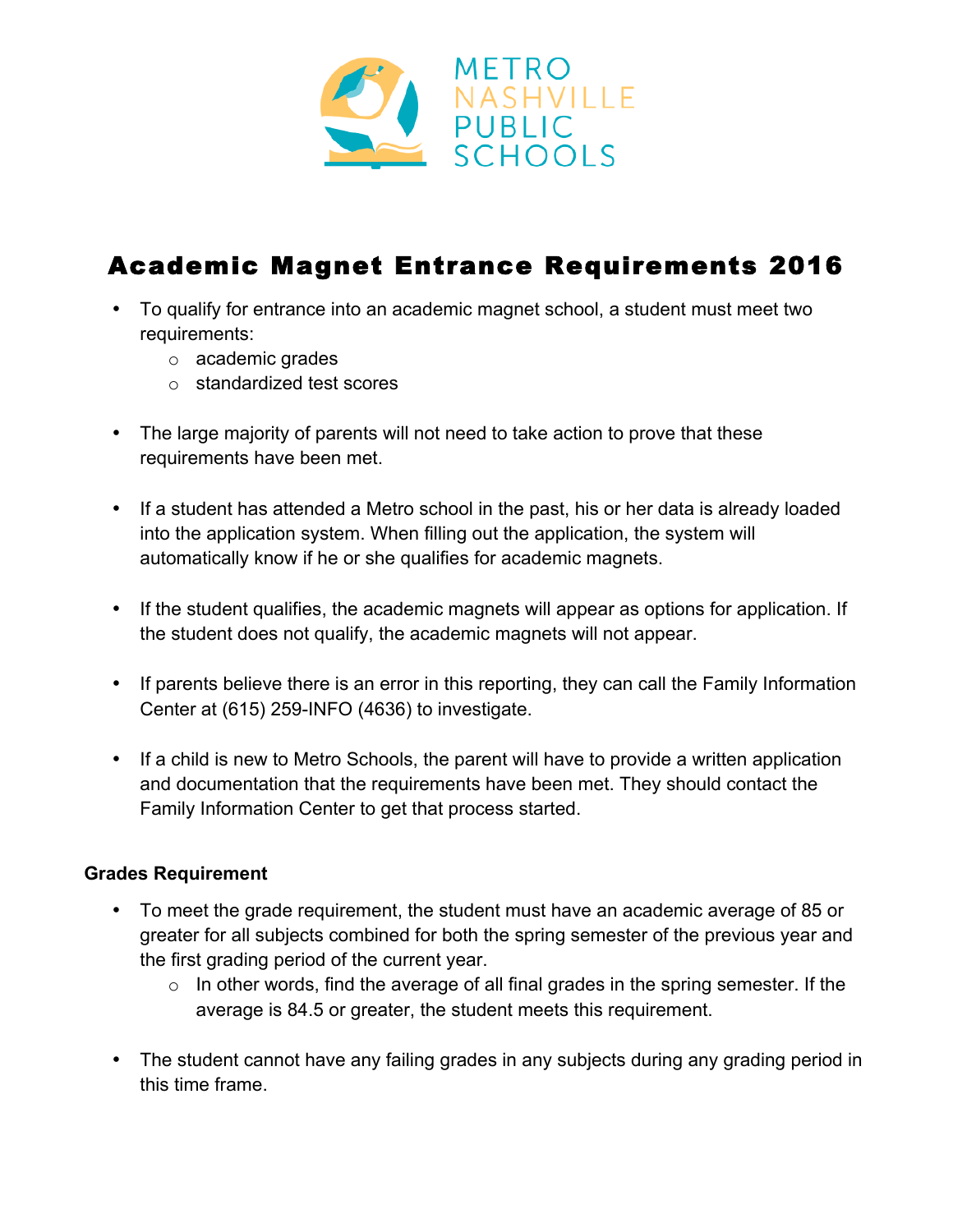

# **Standardized Test Requirement**

- Because there were no TCAP standardized tests given in the 2015-16 school year, the testing requirement has been altered for the 2016 application period. Parents will be given a report indicating whether their child met the new testing requirement. This report will include all relevant test scores.
- For entrance into academic magnets during the 2017-18 school year, a student can meet the assessment requirements in any one of the following six ways:
	- $\circ$  A student who took the TCAP during the 2014-15 school year will qualify if the student's 2015 TCAP scores were Proficient or Advanced for both Reading and Math.
		- ! In other words, since we can't use 2016 TCAP data, we will instead use 2015 TCAP data.
	- $\circ$  A student who attended an MNPS school in 2015-16 will also qualify if the student's TCAP test score history indicates the student would likely have tested Proficient or Advanced for both Reading and Math on the 2016 TCAP.
		- **E** Projections for what a student will or would have scored on TCAP tests are generally pretty accurate. They are based on all previous TCAP testing.
	- $\circ$  A student who attended an MNPS school in 2015-16 will also qualify if benchmark testing from the first two grading periods of 2015-16 meets a minimum score.
		- ! Benchmark tests are given throughout the year to measure student progress and project standardized test scores.
		- ! The minimum score is set at a sum of 14 stanine for English/Language Arts and Math combined.
	- $\circ$  A student currently enrolled in MNPS will also quality if benchmark testing from the first grading period of this school year (given in late September of 2016) meets a minimum score.
		- **EXECT** Benchmark testing for this year is brand new and improved from 2015-16.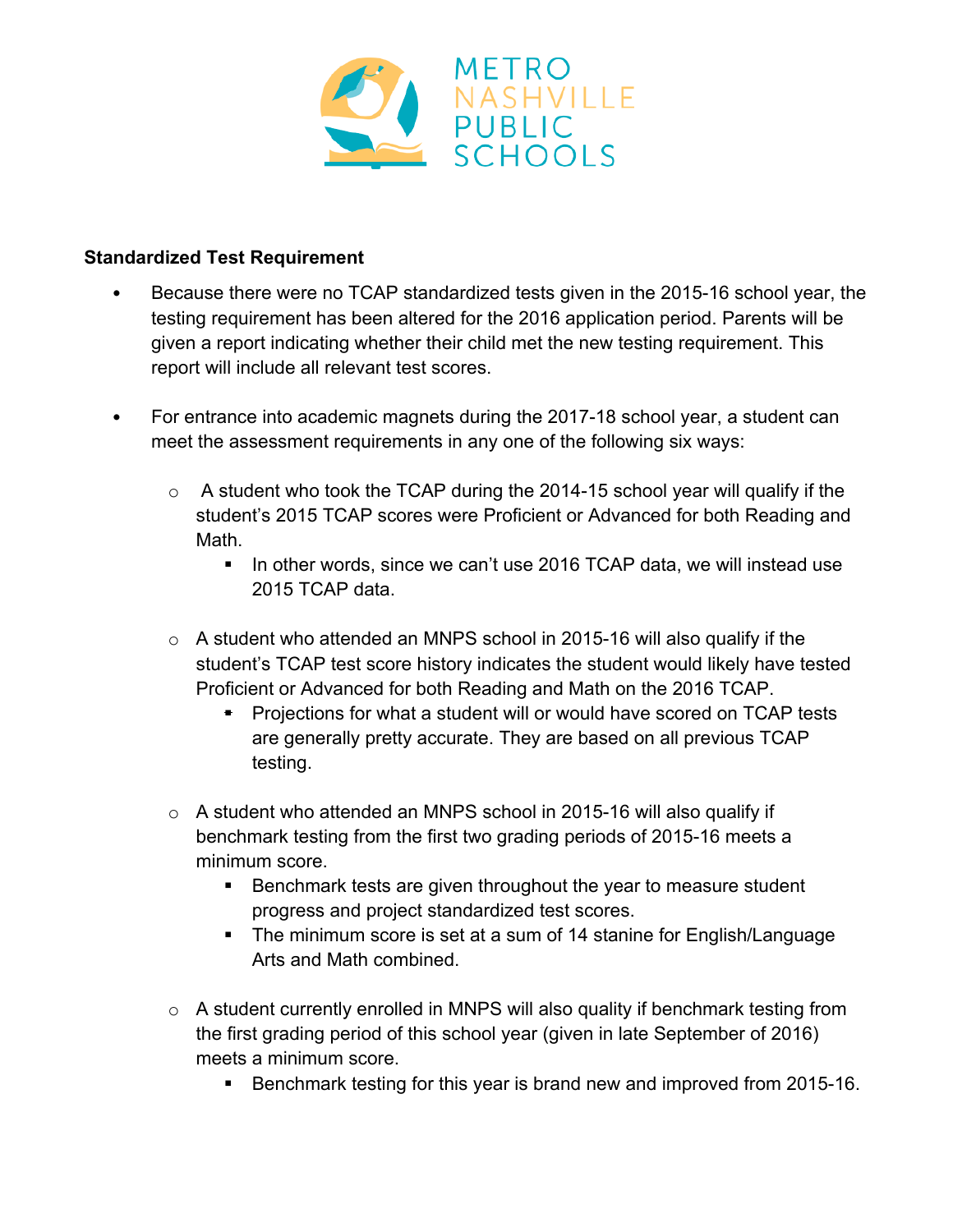

- ! Once again, the minimum score is set at a sum of 14 stanine for English/Language Arts and Math combined.
- o A student who is new to Metro Schools or perhaps even new to Tennessee can qualify by submitting test results from a nationally normed achievement test that meet a minimum score.
	- ! In most cases, this will be a state standardized test from another state, though it could also be a privately given test that is nationally normed.
	- ! Once again, the minimum score is set at a sum of 14 stanine for English/Language Arts and Math combined.
	- ! To get these results, parents will need to contact their child's previous school or school district.
- $\circ$  Lastly, if a child has never taken a nationally normed achievement test, parents may choose to pay for private testing.
	- ! Once again, the minimum score is set at a sum of 14 stanine for English/Language Arts and Math combined.

# **English Learners**

- English learners are a special case because they can meet the standardized test requirement with just one subject instead of two: either English/Language Arts *or* Math.
- For entrance into academic magnets during the 2017-18 school year, an English learner (EL) student can meet the assessment requirements in any one of the following four ways:
	- o An EL student who attended an MNPS school in 2015-16 will qualify if the student's TCAP test score history indicates the student would likely have tested Proficient or Advanced for either Reading or Math on the 2016 TCAP.
	- o An EL student currently enrolled in MNPS will also quality if benchmark testing from the first two grading periods of the 2015-16 school year meets a minimum score of 7 stanine or above.